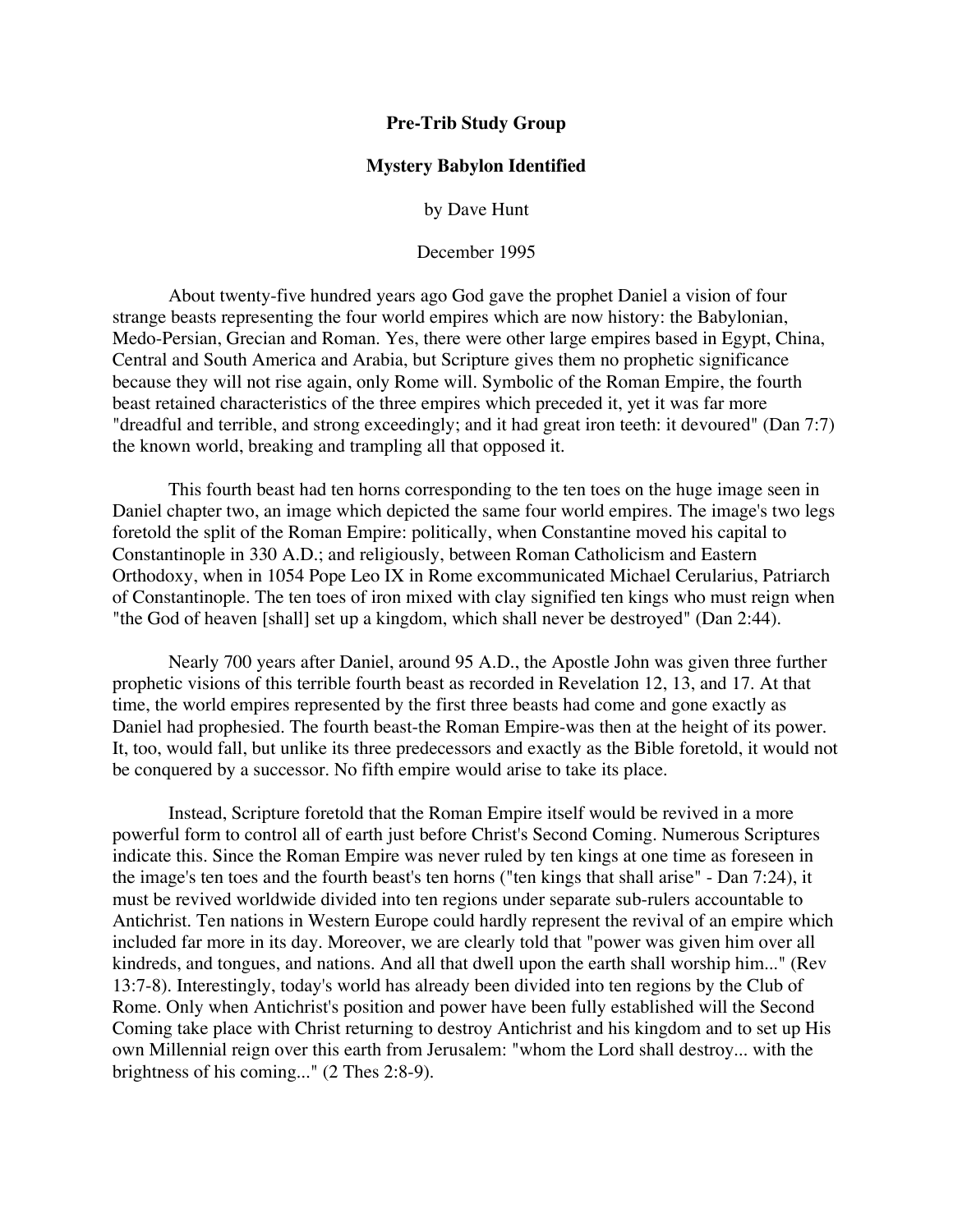Chapters 12, 13, and 14 of Zechariah prophesy quite clearly not a gradual take-over of the world as some teach, but a cataclysmic intervention by Christ from heaven. So did Daniel: "...a stone [Christ] was cut out without hands, which smote the image... [which] became like the chaff of the summer threshing floor; and the wind carried [it] away... and the stone that smote the image became a great mountain [Christ's kingdom], and filled the whole earth" (Dan 2:34-35). This unprecedented event known as the Second Coming can only take place "in the days of these [ten] kings..." (2:44).

John saw this fourth beast three times: first as a red dragon seeking to destroy Israel: "...and behold a great red dragon, having seven heads and ten horns, and seven crowns upon his heads..." (Rev 12). In chapter 13 this dreadful beast appears again representing the revived Roman Empire whose "deadly wound was healed"-and also its ruler, the Antichrist whom "all that dwell upon the earth shall worship." Notice, "the dragon gave him his power and his seat and great authority." So the "red dragon," who is Satan, is actually building his kingdom and using Antichrist to his own ends.

John expresses no shock at the sight of the beast; but in his third vision of this scarlet beast with seven heads and ten horns he is staggered (Rev 17:6) when he sees a woman on its back. A WOMAN RIDES THE BEAST! And not as in a rodeo on a creature which is trying to buck her off, but sitting relaxed and comfortable, holding the reins, obviously a key player in the unfolding drama of Antichrist's rule over the revived Roman Empire! **Who is this woman**? John's vision provides at least fourteen specifics which identify her beyond question.

**FIRST OF ALL**, she is a **city** (v 19). Some authors have identified the United States as MYSTERY BABYLON, but that is clearly erroneous because the USA is a **country** and the woman is a **city**.

**SECONDLY**, the city sits on (i.e. is built on) **seven hills** (v 9). Several cities sit on seven hills. John's vision, however, eliminates all but one as we shall see. That the seven heads also signify seven kings does not take away from the fact that they, too, represent seven hills upon which the woman/city sits.

**THIRDLY**, emblazoned on her forehead is her name, MYSTERY, BABYLON. Saddam Hussein has been rebuilding Iraq's ancient city of Babylon, headquarters of the first world empire. The Woman could **not** be **that** city, however, rebuilt for the Antichrist, for several reasons. It is the **fourth** Empire headquartered in Rome which is to be brought back to life, not the Babylonian Empire. The ten toes and ten horns belong to Rome. And Babylon was not built on seven hills, nor does it meet **any** of the other identifying criteria. Rome, however, was and has universally been known as **the** city of seven hills. The **Catholic Encyclopedia** states: "It is within the city of Rome, called the city of seven hills, that the entire area of Vatican State proper is now confined."

Charles Dyer counters, "The seven heads are associated with the beast, not the woman... it does not identify the location of the prostitute because she is not an organic part of the beast." Nor is any cowboy an organic part of his horse. The seven heads **are** associated with the woman: they represent seven hills on which she sits. That's location. No **organic** relationship is required.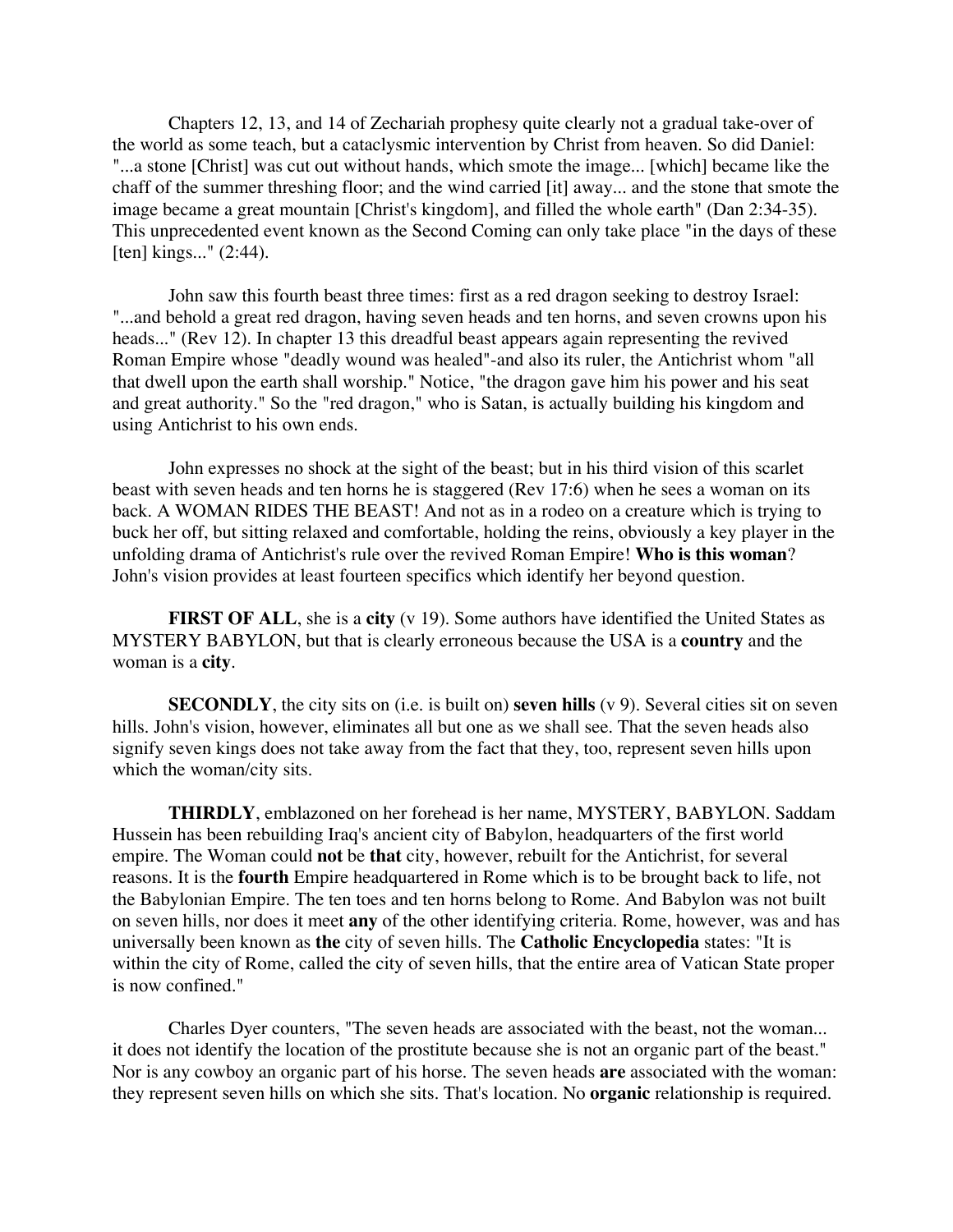Interestingly, Rome was also known as Babylon. In his book, **Catholicism and Fundamentalism**, Catholic apologist Karl Keating writes: "Babylon is a code word for Rome. It is used that way six times in the last book of the Bible [so he acknowledges that the woman in Rev 17 is Rome!] and in extrabiblical works such as **Sibylling Oracles** (5, 159Q, **the Apocalypse of Baruch** (ii, 1), and **Esdras** (3:1). Eusebius Pamphilius, writing about 303, noted that ...Peter ...referr[ed] to [Rome] figuratively as Babylon [in 1 Pe 5:13]." The Bible often addresses a person or city under another name. For example, Jerusalem is called "Sodom and Egypt" (Rev 11:8) and Satan is addressed as the king of Babylon in Isaiah 14 and as the prince of Tyrus in Ezekiel 28.

Could Rome be the Woman on the Beast? That would make good sense because the Beast she rides is the revived Roman Empire.

**FOURTH**, this Woman is called "the great whore... with whom the kings of the earth have committed fornication..." (vs 1-2). While Ninevah (Nah 3:4) and Tyre (Isa 23:16-17) were associated with prostitution because of their rampant sexual immorality, literal whoredom and fornication would be impossible for a city. **Spiritual** fornication, however, would be possible for a city if it were a spiritual entity.

Jerusalem is such a city. It's called the "holy city" and the "city of God," having been chosen by God to represent Him to the nations. Tragically, Jerusalem violated that relationship and was repeatedly accused by God's prophets of spiritual harlotry and adultery. Isaiah said of Jerusalem: "How is the faithful city become a harlot" (1:21)! (See also 2 Chr 21:11; Jer 3:9, Ezek 16:1-15, etc.) Jerusalem, however, can't be the woman riding the Beast because it wasn't built on seven hills nor does it meet any of the other criteria in John's vision.

There is one other city in the world-and **only one**-which is a spiritual entity and could there-fore commit spiritual fornication with the kings of the earth. And it is built on seven hills. Again that city is Rome, the headquarters of Roman Catholicism, which claims to be the true Christianity. Its Pope claims to be the Vicar of Christ. Moreover, the Roman Catholic Church claims that its members have taken the place of Israel as the true people of God and that Rome is therefore the New Jerusalem. Catholic Rome claims the very titles God gave to Jerusalem: "the Holy City" and "the City of God" and even "the Eternal City."

Let me state right now that I have no desire to attack Catholics. I'm not a Catholic "basher" as I've been accused of being. I love Catholics and want them to know the truth. Let's set the record straight. The Canons and Decrees of the Council of Trent, which Vatican II reproposed, contain more than 100 anathemas damning me and every evangelical Christian for our beliefs and our unwillingness to accept Catholic dogmas and authority. So who is really "bashing" whom? Let's face the facts honestly-from history and the Bible-whatever they may be

We've already discovered from John's vision that these four criteria-being a city, known as Babylon, built on seven hills, that committed spiritual fornication with earth's rulers-have ruled out every city on earth **except** Rome. We are, of course, not talking about political/civil Rome, but about religious Rome and more specifically, the Vatican and the Roman Catholic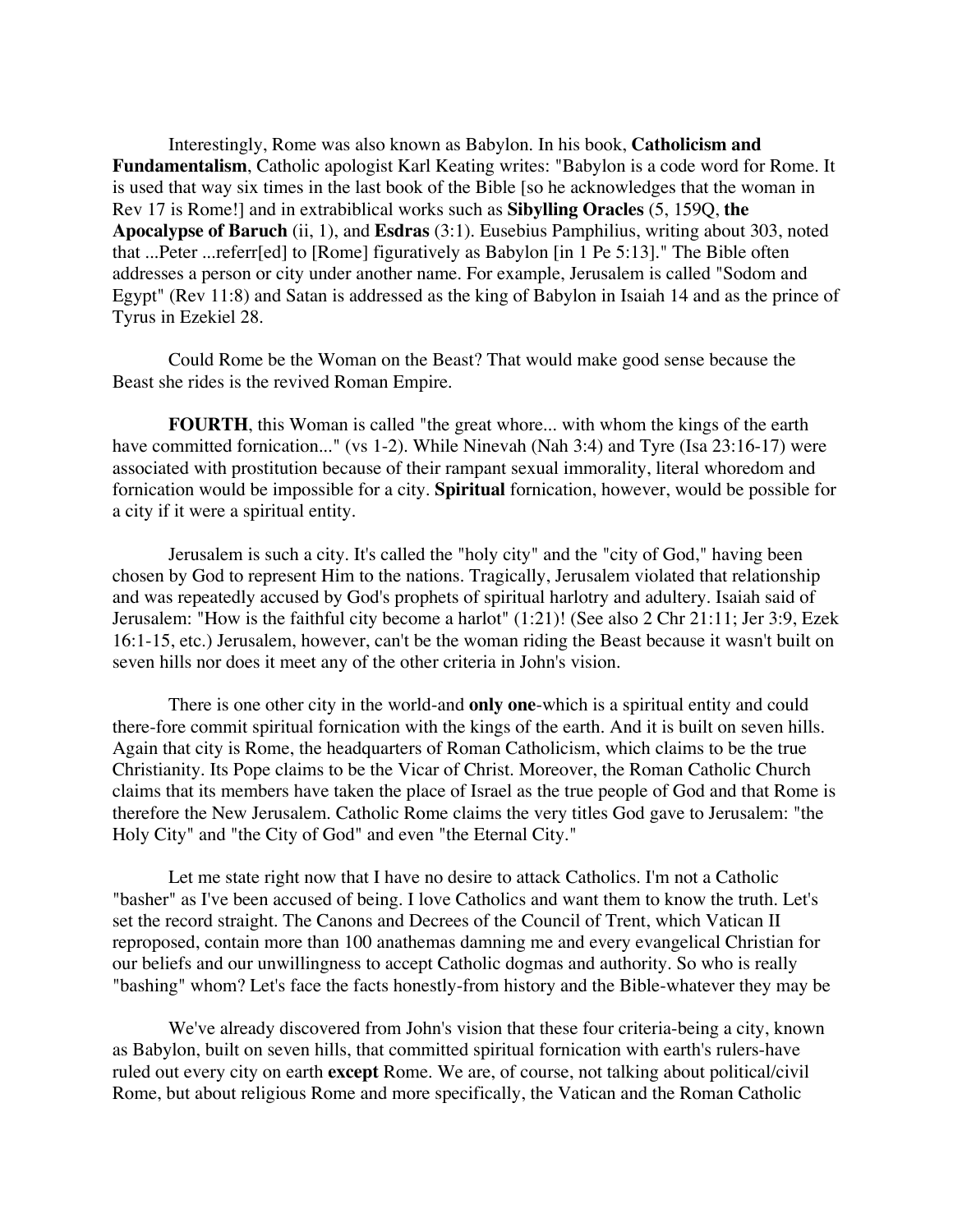Church as the worldwide leader of a false and antichrist "Christianity." The pope is currently leading the greatest ecumenical movement in history in order to unite all religions under Rome's leadership.

As only one example, in 1986, Pope John Paul II gathered in Assisi, Italy the leaders of the world's major religions to pray for peace. There were snake worshipers, fire worshipers, spiritists, animists, Buddhists, Muslims, Hindus, North American Indian witchdoctors. I watched in astonishment as they walked to the microphone to pray. The Pope said they were all praying to the **same** "God" and that their prayers were creating a spiritual energy that was bringing about a new climate for peace. On that occasion John Paul II allowed his good friend the Dalai Lama to put the Buddha on the altar in St. Peter's church in Assisi and with his monks to have a Buddhist worship ceremony there, while Shintoists chanted and rang their bells outside. The prophesied world religion is in the process of being formed before our eyes and the Vatican is the headquarters of the movement. Is this not spiritual fornication such as no other city either has or could commit?

The objection is raised that Vatican City is only a small part of Rome and is not itself built on seven hills. Historically, however, the Popes ruled as kings over all of Rome and the surrounding area, as well as over large territories across Italy known as the papal states. Pope Innocent III abolished the Roman Senate and placed the administration of Rome directly under his control. It wasn't until 1870 that Rome and the other Vatican-controlled territories were finally captured by the army of the newly united Italy, the Jews were liberated at last from Rome's shameful ghetto and Pope Pius IX took refuge in Vatican City, which has been the headquarters of the Roman Catholic Church ever since.

Today, the Vatican owns about one-third of Rome and its influence is everywhere through its monuments, churches and other institutions scattered throughout the entire city of seven hills. That Church proudly identifies itself as the **Roman** Catholic Church. A recent article in the **National Catholic Reporter**, titled "Rome, where the pontiff is supreme," declared: "No city comes close to being so suffused with religious culture as Rome is with Catholicism. What has emerged over the centuries is unmistakably a culture of the papacy." The article goes on to refer to the monuments to Roman Catholicism found everywhere in Rome and states: "All roads lead, sooner or later, down the via della Concilizione to the Vatican .... Rome is... the world's spiritual crossroads." **Our Sunday Visitor's Catholic Encyclopedia** adds: "...hence, one understands the central place of Rome in the life of the Church today and the significance of the title, Roman Catholic Church .... Since the founding of the Church there... Rome has been the center of all Christendom." **World's spiritual crossroads ...center of all Christendom!** This is the one city in the world built on seven hills and known as Babylon which is undoubtedly a spiritual entity.

Has spiritual Rome violated its claimed relationship with Christ and thus been guilty of spiritual fornication? The popes have repeatedly engaged in partnership and thus spiritual fornication with emperors, kings and princes. Claiming to be the Bride of Christ, the Roman Catholic Church has been in bed with godless rulers down through history. Hundreds of examples could be given, not just from centuries past but from recent times as well.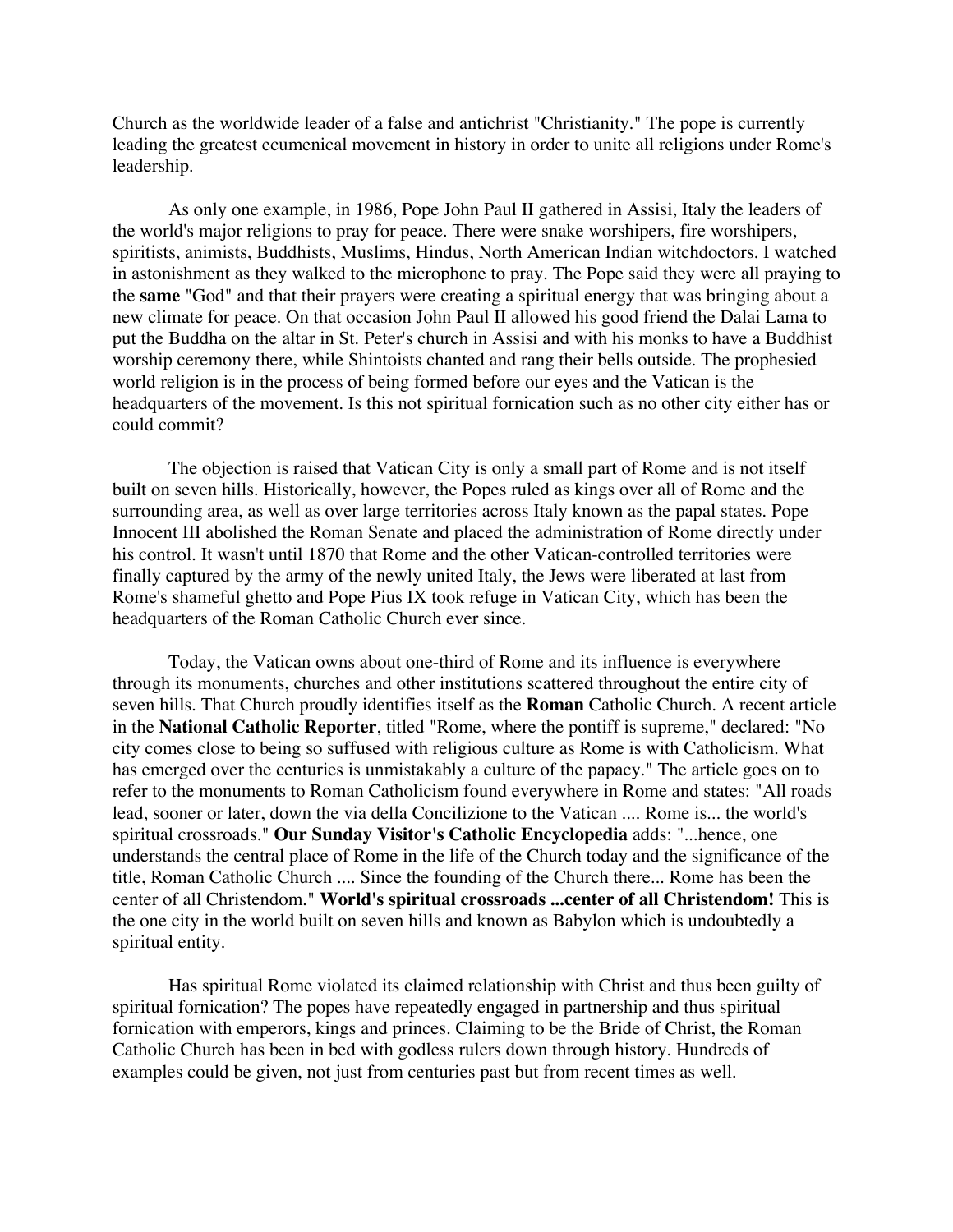Consider the alliances with Mussolini and Hitler. The Vatican literally put Mussolini into power. Pope Pius XI and his cardinals praised Mussolini as a man chosen by God and forbade Roman Catholics to oppose him politically. In turn, Mussolini signed the Concordat with the Vatican in 1929, making Roman Catholicism the sole religion of Italy. The Vatican received 750 million lire in cash and 1 billion in state bonds. Four years later in 1933 came a similar Concordat with Hitler, resulting in the Vatican's reception of hundreds of millions of German marks from the Nazi regime all through World War II. Similar concordats with many other governments have made the Roman Catholic Church the only religion allowed in those countries and have brought persecution and death upon thousands of evangelicals. One could not ask for clearer examples of "fornication with the kings of the earth"! Ancient Babylon doesn't meet this criteria, nor does any other city.

Christ never joined forces with Caesar nor did Peter or Paul. But the Roman Catholic Church has continually engaged in adulterous relationships with secular rulers right up to the present. The cover of Time magazine for February 24, 1992 declared: "**HOLY ALLIANCE: How Reagan and the Pope conspired to assist Poland's Solidarity movement and hasten the demise of Communism**." The alliance between Reagan and Pope John Paul II, between the CIA and the alleged Vicar of Christ, could only be called spiritual fornication. It violated everything Christ taught about His church not being of this world. Former Secretary of State Alexander Haig acknowledged that "the Vatican's information was absolutely better and quicker than ours in every respect." Vatican liaison to the White House, Arch-bishop Pio Laghi, kept reminding American officials, "Listen to the Holy Father. We have 2000 years experience in this." Two thousand years is an exaggeration, but there have been centuries of political intrigue at which the Vatican is clearly the master! And this is the true Church? No, this is the whore!

Mikhail Gorbachev has called the pope "the highest spiritual authority on earth." Gorbachev paid tribute to the earthly power of the Roman Catholic Church when he wrote in his syndicated column: "Pope John Paul II played a major political role in the collapse of communism in Eastern Europe ...the events in Eastern Europe might not have been possible without the presence of this pope, without the great role... which he knew how to play on the world scene." Such praise could never have been given to Christ or His Apostles who were martyred by the secular world which the popes have embraced in spiritual fornication and have even dominated.

**FIFTH**, this city on seven hills "rules over the kings of the earth" (v 19). In John's day it was the Rome of the Caesars that ruled the world. After the Caesars lost their power the popes ruled in their place and over wider territories and often more ruthlessly. Christ said that His kingdom is not of this world and His servants are not to fight. In direct disobedience, the popes, who included some of the greatest military commanders in history (Innocent HI, who "held all Europe in his net," never lost a battle), fought with armies and navies in the name of Christ to build a huge kingdom, an unrivaled worldwide empire of property, wealth, and political influence which is very much of this world. Papal worldly power has been wielded for centuries in fulfillment of John's remarkable vision-while ancient Babylon has been in ruins. Hundreds of examples could be given. Here are a few.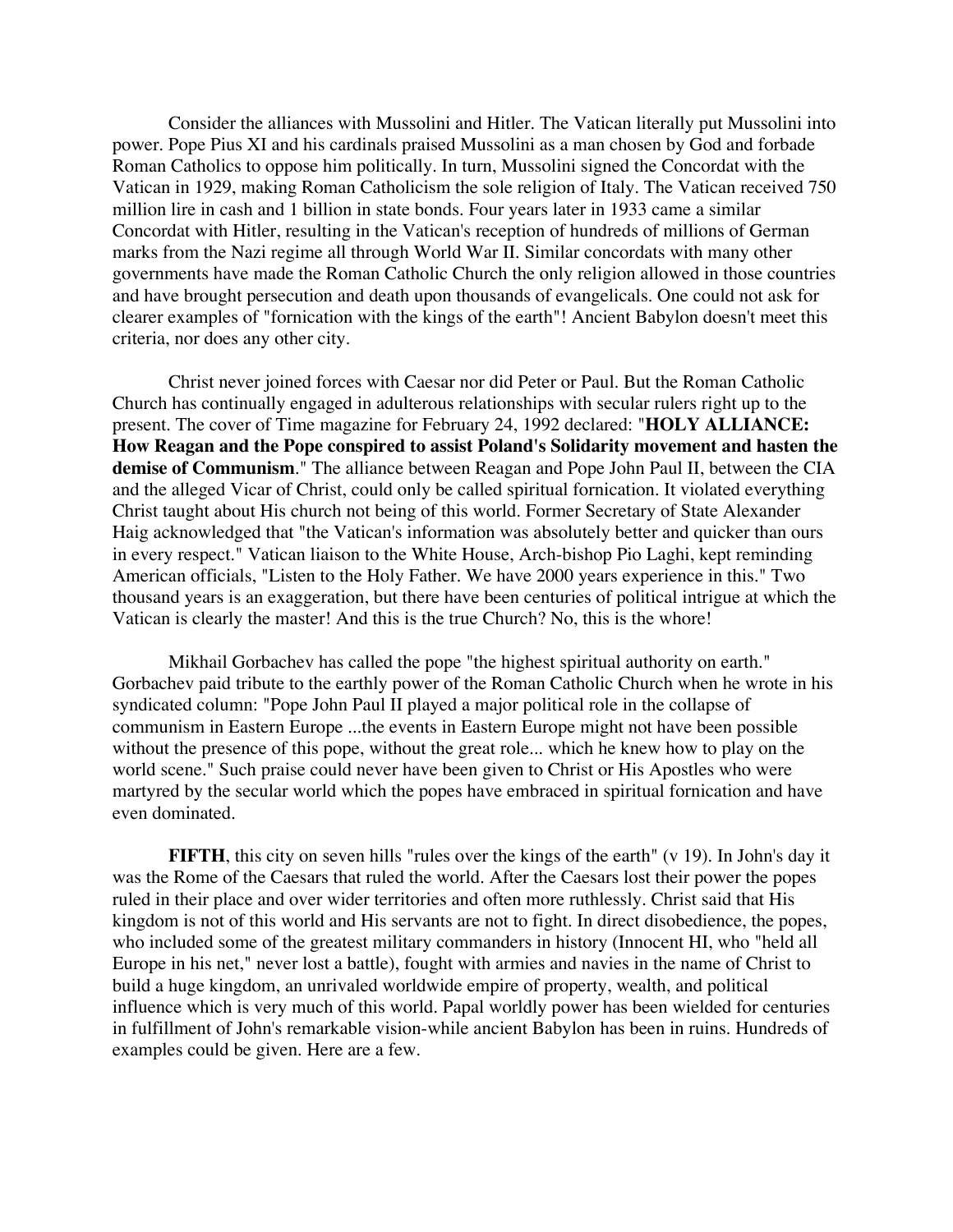Pope Alexander II decreed that Harold, the lawful King of Eng-land, was a usurper, excommunicated him and his followers and gave the throne to William, Duke of Normandy. With the Pope's blessing, William the Conqueror killed Harold in battle, took over England and was crowned in London on Christmas Day in 1066. He accepted the crown of England "in the name of the Holy See of Rome." As the Pope's agent, William the Conqueror, now their king, was required to teach the English people "due obedience to Christ's Vicar" and to pay their taxes to the Pope punctually.

Pope Alexander Ill excommunicated the Roman Emperor, Frederick Barbarosa. The latter came for revenge with his armies against the pope and was soundly defeated. Frederick I, the emperor, came to Venice where he grovelled at the pope's feet with his face in the dust, begging forgiveness. The pope put his heel on the emperor's neck while the cardinals chanted, "Thou shalt tread upon the lion and adder ...." Papal Rome has ruled the kings of the earth!

Pope Gregory VII's claim to be "King of kings" was no idle boast! In 1077, Gregory forbade Henry IV, heir of Charlemagne (who had been crowned emperor by Pope Leo Ell) and supreme head of the Holy Roman Empire, to rule the kingdoms of Italy and Germany and threatened to excommunicate anyone who would serve him as king. In fear for his life, Henry journeyed across the Alps in winter to beg the pope's forgiveness. The humbled emperor had to stand 3 days in penitence, barefoot and in a haircloth shirt outside the Pope's castle at Canossa before he was granted an audience to express his repentance.

In 1155 Pope Adrian IV gave the crown of Ireland to the King of England, consigning the Irish to the merciless cruelties of Henry II. A later King of England, John Lackland, tried to break free from Rome, and Pope Innocent III forced him to surrender his crown, thereafter allowing him to rule only as a vassal of the Holy See. One 18th-century Catholic historian counted 95 popes who claimed to have divine power to depose kings and emperors. Historian R.W. Southern declared: "During the whole medieval period there was in Rome a single spiritual and temporal authority exercising powers which in the end exceeded those that had ever lain within the grasp of a Roman emperor."

Pope Gregory XI's papal bull of 1372, **In Coena Domini**, claimed papal dominion over the entire Christian world, secular and religious, and excommunicated all who failed to obey the popes and to pay them taxes. That bull was confirmed by subsequent popes and in 1568 Pope Pius V swore that it was to remain an eternal law.

Surely no other city at the present or in history can rival the way in which Rome, especially Catholic Rome, qualifies as being a city reigning over kings! Again these are but a few of hundreds of examples that could be given covering centuries when Babylon lay in ruins. Nor is empire building an abandoned feature of the past. The Second Vatican Council in **Lumen Gentium** on November 21, 1964 declared that "the Catholic Church ceaselessly and efficaciously seeks for the return of all humanity and all its goods under Christ..," meaning, of course, under the Pope, Christ's alleged Vicar.

**THE SIXTH POINT**: Not only is Babylon the code name for Rome, but Rome's connections to Babylon go much deeper. Ancient Babylon drew its Semitic name, Bab-ilu ("gate of god") from the Tower of Babel around whose ruins it was built. That tower, designed to reach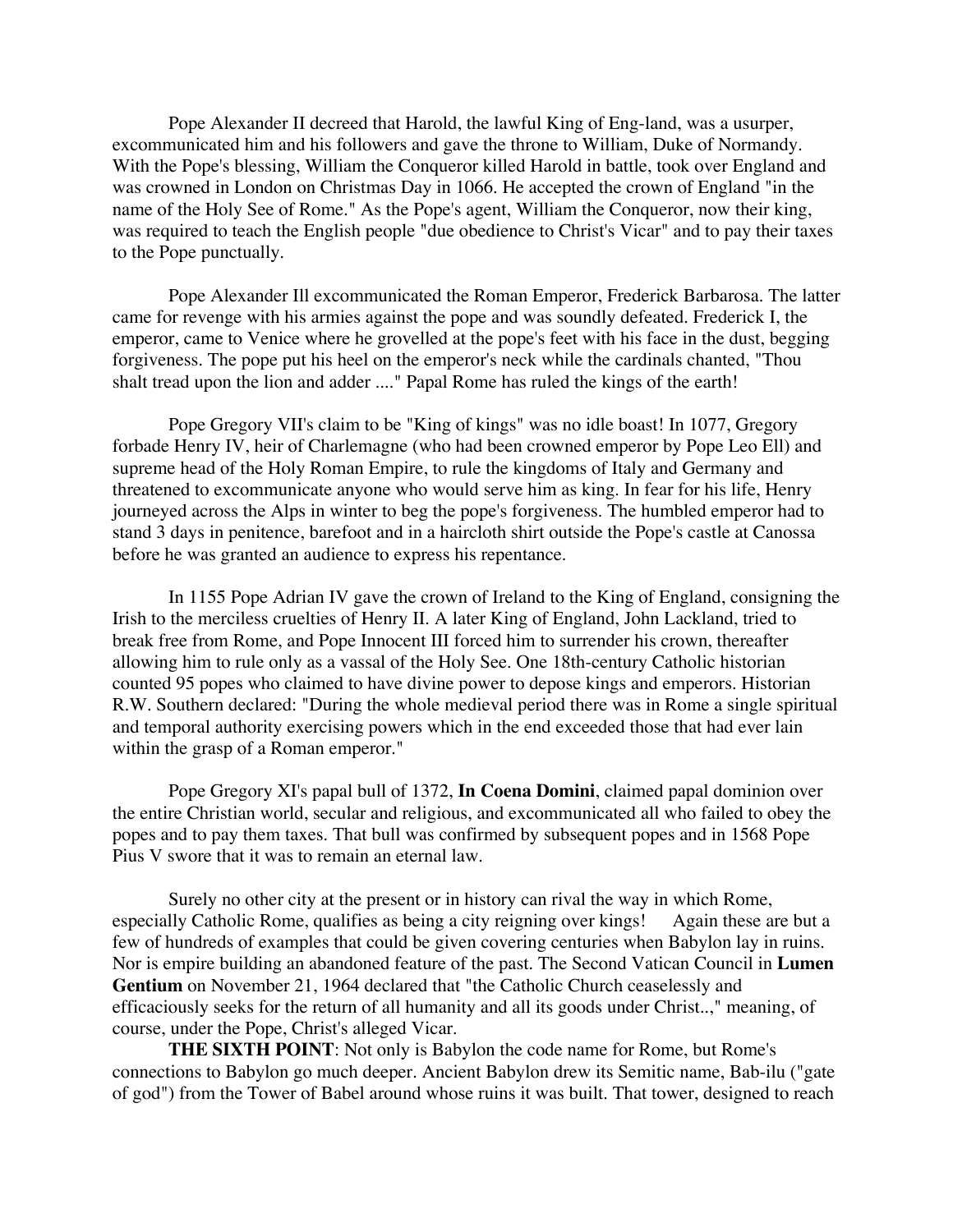heaven, was the headquarters of the first world religion, just as Rome will be for the coming world religion of Antichrist. Furthermore, just as Babel's tower and city ("Let us build us a city and a tower whose top may reach unto heaven" - Gen 11:4) united church and state, so the popes wielded both civil and religious authority; and in like manner the Woman and the Beast she rides unite the coming world government and world religion.

With its attempt to reach heaven by steps of its own making, Babel/Babylon was the ultimate works religion. And so it is in Roman Catholicism: salvation is unquestionably by works. Vatican II declares: "To gain indulgences the **work prescribed** must be done .... From the most ancient times in the church **good works** were also offered to God for the salvation of sinners .... [A]II men may attain to salvation through faith, baptism and the **observance of the commandments**."

The Council of Trent as reproposed by Vatican II decreed: "If anyone says that the sacraments of the New Law are not necessary for salvation... and that without them... men obtain from God through faith alone the grace of justification ...let him be anathema." Clearly good works play a key role in earning salvation in Catholicism as the average Catholic would testify. Thus by its practice of salvation through good works and ritual, Catholic Rome, once again, fits the description of the Woman whose name is Babylon.

**THE SEVENTH** identifying feature: John tells us that the name BABYLON emblazoned on the Woman's forehead is preceded by the word, MYSTERY. Here again Rome qualifies: mystery is the very heart of Roman Catholicism. Pope Paul VI's encyclical on the Eucharist is titled, **Mysterium Fidei**. Vatican II refers repeatedly to "the mystery of the Eucharist." The Vatican's new universal catechism declares that all of the church's liturgy is "mystery" and that its aim is "to initiate souls into the mystery of Christ (It is mystagogy)." By claiming to be the custodian of a "mystery" which only its priests and bishops can mediate, the Roman Catholic Church keeps its members dependent upon it rather than upon Christ for their salvation, which it has historically sold for money and still does so today (Mass cards and indulgences, for example) and thus trades in the "souls of men" (Rev 18:13).

**THE EIGHTH POINT**: John notes that the Woman on the Beast is clothed "in purple and scarlet" (v 4). These were the colors of the Roman Caesars, became those of the Roman Catholic hierarchy and remain so today. For example, the **Catholic Encyclopedia** declares: **Cassock (also called Soutane**) - The close-fitting, ankle-length robe worn by the Catholic clergy as their official garb .... The color for bishops and other prelates is **purple**, for cardinals **scarlet**." Perhaps this seems like a small point, but as one identifying feature after another falls into place the case becomes overwhelming. No other city meets all criteria as does Rome.

**THE NINTH** identifying feature: The woman is wealthy beyond calculation: "decked with gold and precious stones and pearls, having a golden cup in her hand..." (Rev 17:4). The Roman Catholic Church is by far the wealthiest institution on earth. Every cathedral has its "treasury" where priceless objects are displayed. The value of innumerable sculptures by such masters as Michelangelo, paintings by the world's greatest artists and countless other art treasures and ancient documents which she possesses (not only at the Vatican but in cathedrals around the world) is beyond calculation. Nino Lo Bello, former Rome correspondent for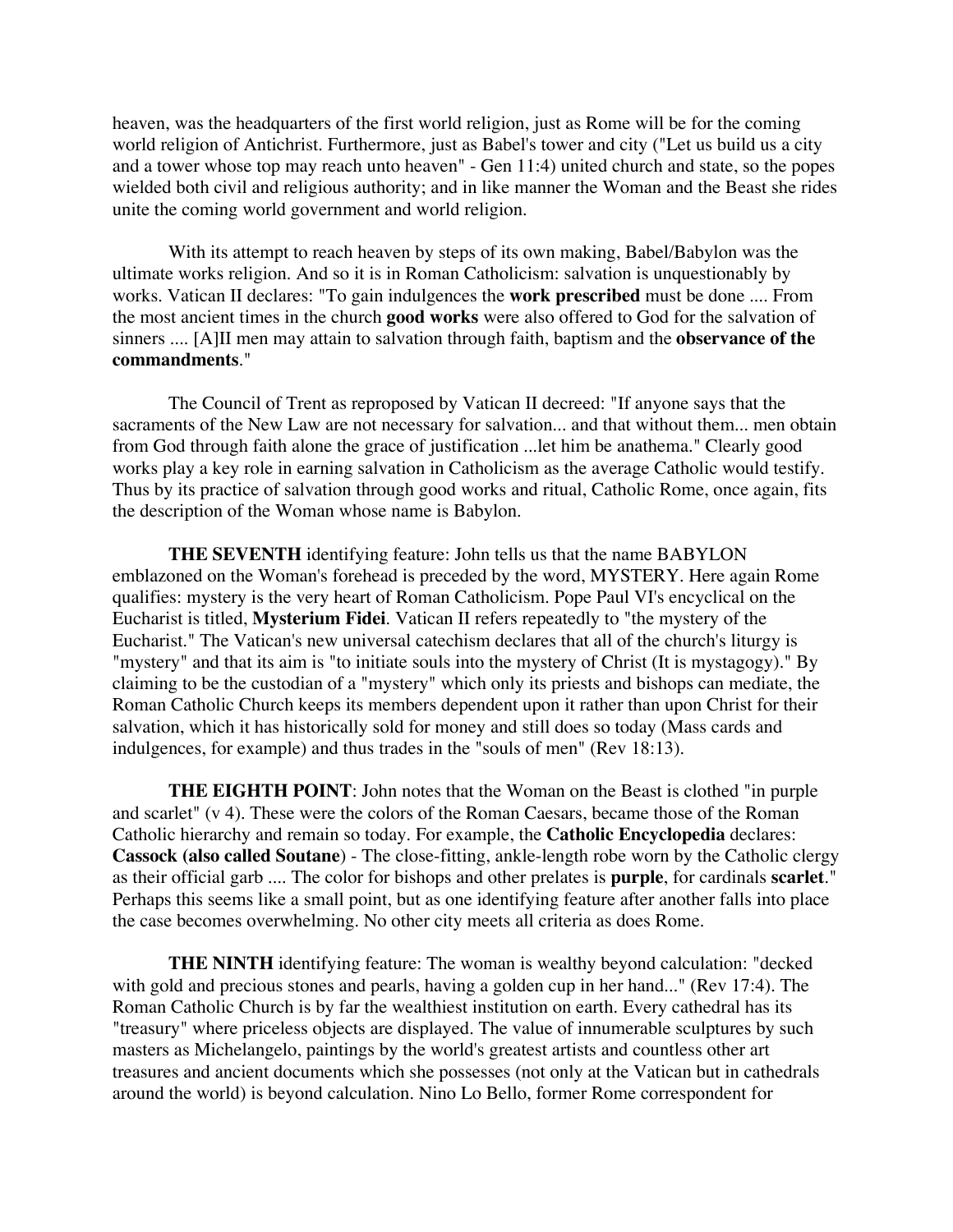**Business Week**, calls the Vatican "the tycoon on the Tiber" because of its incredible wealth and worldwide enterprises. His research indicates that it is probably the largest holder of stocks and bonds in the world, to say nothing of its ownership of industries from electronics and plastics to airlines and chemical and engineering firms. There is no church, no city which is a spiritual entity, no religious institution past or present which even comes close to possessing the incalculable wealth of the Roman Catholic Church.

The rich clothing adorning the woman reflect the fact that the robes worn by popes and the regalia used in pomp and cermony were inherited from the Caesars. One Catholic historian has written: "...the Bishop of Rome looked like Constantine, lived like him, dressed like him, inhabited his palaces, ruled over his lands, had exactly the same imperial outlook... the popes had become obsessed with power and possessions. Peter's [alleged] successors [became] not the servants but the masters of the world. They... dress in purple like Nero and call themselves Pontifex Maximus."

**TENTH**, the woman riding the Beast has a golden cup in her hand. This is the holiest instrument in Roman Catholicism: the golden chalice used in the Eucharist or Mass. The Roman Catholic Church possesses literally hundreds of thousands of solid gold chalices.

**ELEVENTH**, John perceives that this golden chalice is filled with the "filthiness of her abominations," reflecting the Bible's view of the sacrifice of the Mass, the very heart of Roman Catholicism. Such was the conviction of hundreds of thousands of Christians throughout history who were burned at the stake for refusing to participate in the Mass, which they earnestly believed was the greatest abomination conceivable. Why? Because it claims to be the literal sacrificial offering again and again of the body and blood of Christ, whereas the Bible clearly says that Christ's sacrifice upon the cross was completed once and for all, never to be repeated again.

Catholicism claims that when, at the Last Supper, Christ said, "This is my body... this is my blood," He had to be taken literally: the bread and wine He held in His hands had, with those words, become His literal body and blood; and when the priest speaks those words today the bread and wine become again Christ's literal body and blood to be sacrificed endlessly on Catholic altars as truly as Christ was sacrificed on the cross. Yet no one takes it literally when Christ said, "I am the door, I am the light of the world, I am the Good Shepherd" or when He called His disciples sheep. Christ was obviously speaking figuratively when He referred to bread and wine as His body and blood. There is no way that the bread could literally be His body when He was sitting there in His physical body holding the bread! Much less can millions of tiny wafers each be simultaneously Christ's literal body and blood, soul, personality, divinity, whole and entire as Catholicism claims. That is not literalism but mysticism, the MYSTERY emblazoned on the Woman's forehead.

There is another grave error involved. Vatican II declares, "Our Savior at the Last Supper... instituted the Eucharistic sacrifice of his Body and Blood ...." The Council of Trent agrees that Christ at the Last Supper "offered up to God the Father His own body and blood under the form of bread and wine ...." If so, then He was sacrificed for the sins of the world at the Last Supper before He went to the cross! Indeed, He wouldn't have to go to the cross at all if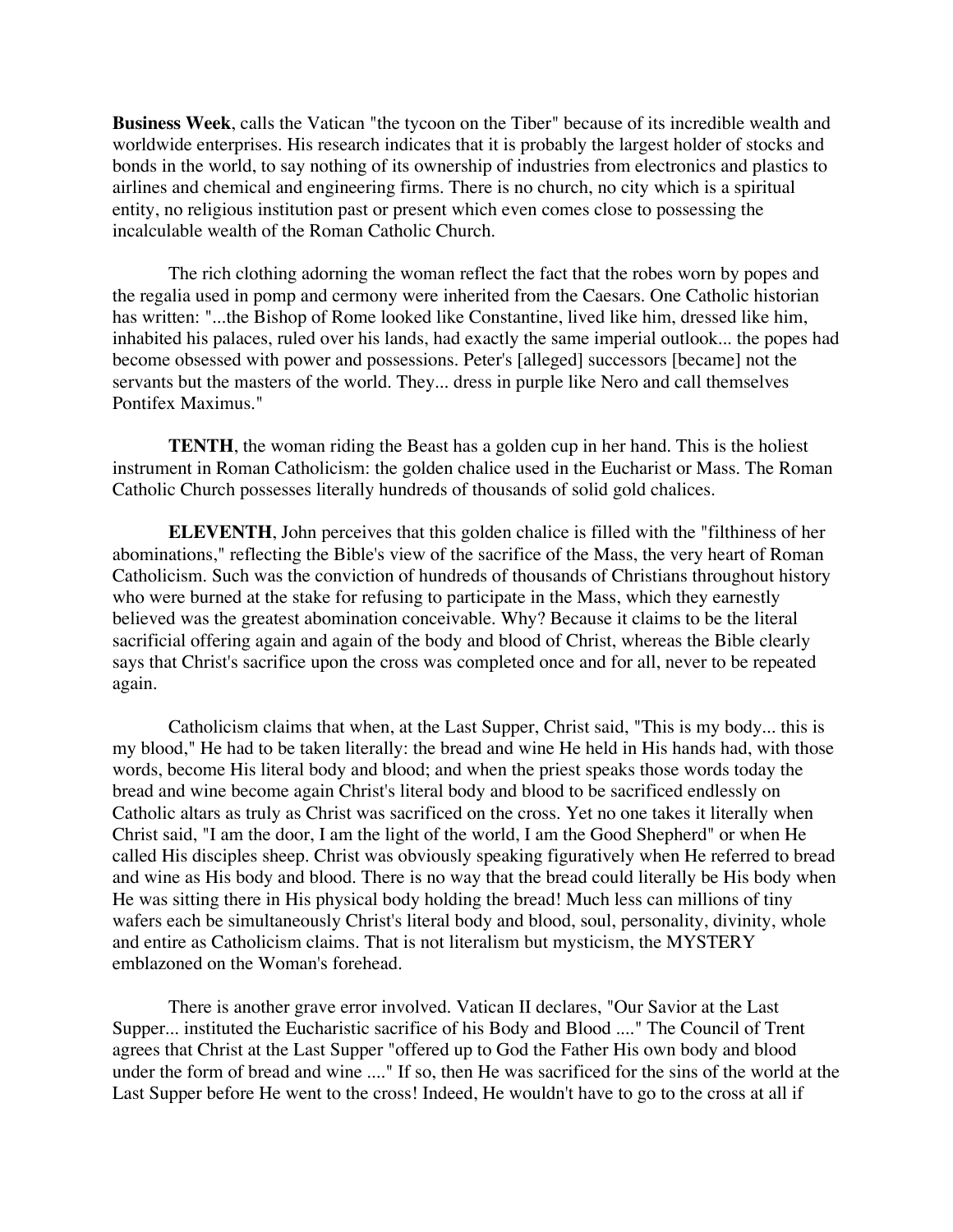Catholic priests, as they claim, can truly turn bread and wine into the literal body and blood of Christ and offer it as a propitiatory sacrifice on their altars! This is the great **MYSTERY** at the heart of Catholicism!

The **Pocket Catholic Dictionary** states: "The Mass is a truly propitiatory sacrifice" by which "the Lord is appeased, He grants grace... and He pardons wrongdoings and sins ...." The Council of Trent declared, "regarding the great mystery of the Eucharist... it is the true and only sacrifice." Then the cross is unnecessary!

Of course, Catholicism teaches that the cross is essential, yet it reduces the cross to the same level as the Mass, declaring that Christ's sacrifice upon the cross is only effective in its repetition in the Mass, and then only partially each time the Mass is repeated. It takes many repetitions of the Mass to take a soul to heaven; nor can the Pope himself tell how many Masses may be needed. As the **Pocket Catholic Dictionary** explains:

Finally the Mass is the divinely ordained means of applying the merits of Calvary. Christ won for the world all the graces it needs for salvation and sanctification. But these blessings are conferred gradually and continually since Calvary and mainly through the Mass .... The priest is indispensable, since he alone by his powers can change the elements of bread and wine into the body and blood of Christ... the more often the sacrifice is offered the more benefit is conferred.

In other words, Christ's sacrifice is not yet complete but is still in process through the Mass. Vatican II says: "For it is the liturgy through which, especially in the divine sacrifice of the Eucharist, 'the work of our redemption is accomplished." But the Bible says redemption has already been accomplished. Hebrews 9:12 assures us that "by his own blood [Christ] obtained eternal redemption for us." Ephesians 1:7 and Colossians 1:14 both state, "In whom [Christ] we have redemption through his blood, the forgiveness of sins ...." Yet Vatican II insists: "For in the sacrifice of the Mass Our Lord is immolated... the Mass is... a sacrifice in which the sacrifice of the cross is perpetuated." The **Pocket Catholic Dictionary** explains that in the Mass Christ "offers himself... as really as he did on Calvary." Then what did Christ mean when He cried in triumph, "It is finished!"? Indeed, that golden cup is "full of abominations" (v 4).

Contradicting itself, Catholicism explains that Christ is not really being sacrificed over and over but His sacrifice on the cross is being "represented" or made present. Such a statement is meaningless. An event that was completed in the past cannot be made present. Moreover, if the past event accomplished its purpose then there is no reason for wanting to perpetuate it in the present even if that could be done. For example, if a benefactor pays a creditor the debt someone owes, the debt is gone forever. It would be meaningless to speak of representing or reenacting or perpetuating the payment in the present. The debt has been paid by a transaction that was effected and completed in the past. One could well "remember" with gratitude the payment that was made, but no reenactment would have any virtue since there no longer remains any debt to be paid.

Yet the new **Catechism of the Catholic Church** says, "As sacrifice, the Eucharist is also offered in reparation for the sins of the living and the dead and to obtain spiritual or temporal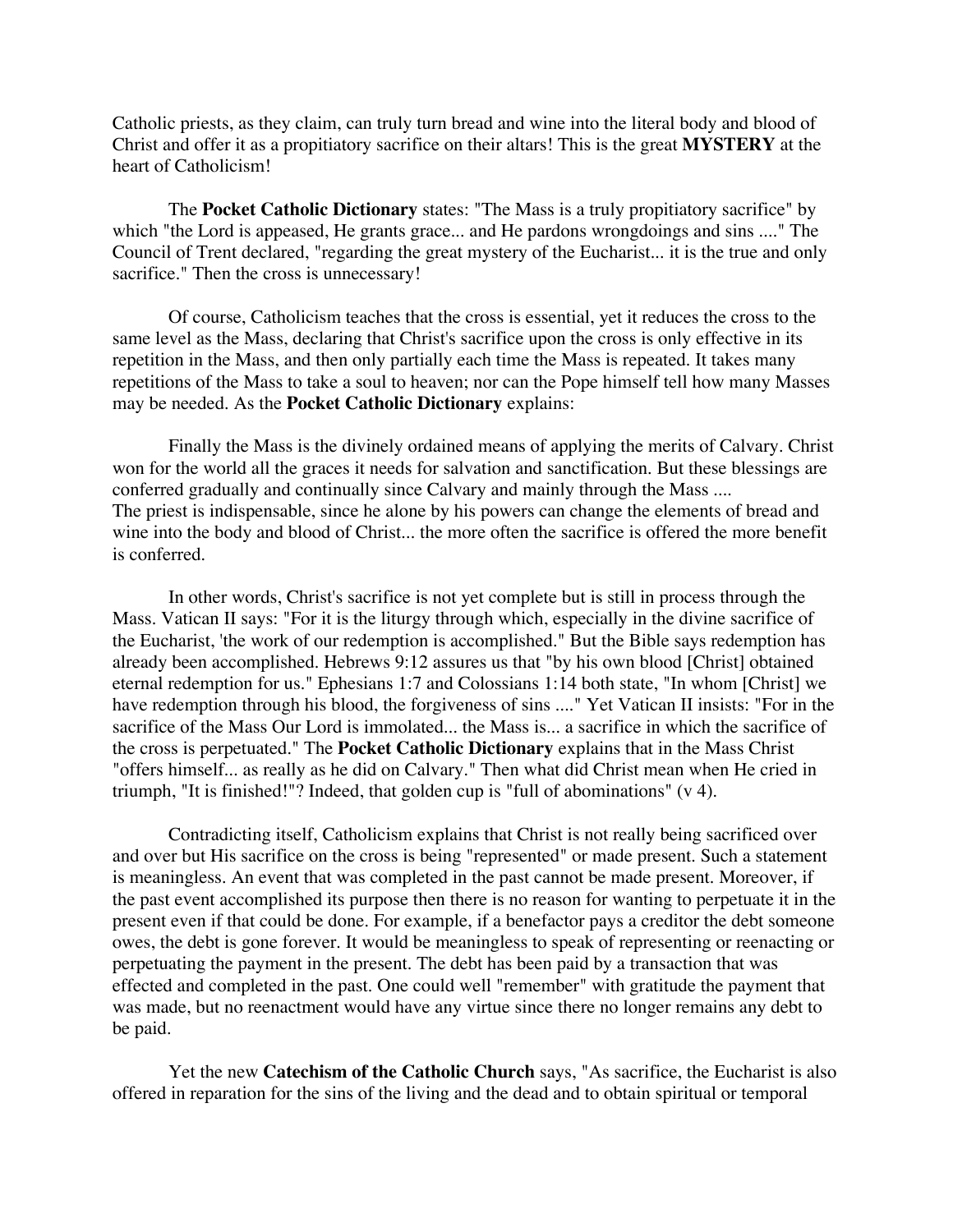benefits from God." (par 1414, p 356) That is like trying to pay more installments of a debt that has been paid in full. Clearly the Mass is a denial of the sufficiency of the payment Christ made for sin upon the cross!

The Roman Catholic Church claims to be in the process of procuring through its rituals the redemption/salvation which the Bible says Christ has already accomplished. In order to carry on the "work of redemption," the Catholic priesthood claims to perform the miracle of transubstantiation: turning bread and wine into the body and blood of Christ "under the appearance of remaining bread and wine." This **MYSTERY** is supposed to be a great miracle even though the wafer and wine remain unchanged in physical qualities. There is no such "miracle" in the Bible. Did Christ ever give a blind man his sight "under the appearance of the man remaining blind"? Did He ever raise a dead man to life "under the appearance of the man remaining dead"? Under those circumstances it would not be unbelief but common sense to deny that the alleged miracle had occurred at all!

Suppose the water turned to wine by Christ at the wedding in Cana had been this kind of "miracle"! The servants pour it out to the governor of the feast and he exclaims, "I asked for wine. This is water!" The servants insist, "Sir it is wine." Angrily the governor shouts, "It looks like water, tastes like water, it is water!" "You need faith," the servants insist. "This is a miracle! Christ turned water into wine-but under the appearance of remaining water." "That's not a miracle, that's a fraud!" would be the governor's response. And he would be right. And so it is with transubstantiation! The golden cup is "full of abominations."

The dogma of purgatory is another abomination in the golden cup. Vatican II says that although Christ suffered to bear our eternal punishment, we must personally suffer to expiate the temporal punishment due for our sins: "Sins must be expiated ...through the sorrows, miseries and trials of this life... [or] in the next life through fire and torments or **purifying** punishments... in purgatory the souls of those 'who died in the charity of God and truly repentant for their sins and omissions' are cleansed after death with punishments designed to purge away their debt." Yet Peter himself declared that Christ has "once suffered for sins, [He] the just for [us] the unjust, that he might bring us to God" (1 peter 3:18) **not to purgatory**.

There is a further contradiction. Although Catholicism says we must personally suffer, it also says we don't have to. Masses and rosaries can be said, even after one's death, to reduce one's suffering in purgatory. For those who die wearing the brown scapular of Our Lady of Mt. Carmel and fulfill certain other obligations, she promises to go into purgatory the Saturday after their death and take them out to heaven. So they don't have to personally suffer. Christ's sacrifice on the cross was not sufficient, but its alleged repetition in the Mass, if done enough times, will eventually get one to heaven. Moreover, good Catholics may offer their sufferings to release souls from purgatory. Padre Pio manifested the stigmata for 40 years to pay the penalty for the sins of the world so that souls could be released from purgatory. Of such alleged saints, Vatican II says, "They have carried their crosses to make expiation for their own sins and the sins of others. They were convinced that 'by their suffering' they could help their brothers to obtain salvation from God ...." Catholicism has indeed filled that golden cup with abominations! 35:25 For centuries the payment of money brought deliverance from purgatory. That practice eventually troubled Martin Luther's conscience and sparked the Reformation. Who can forget the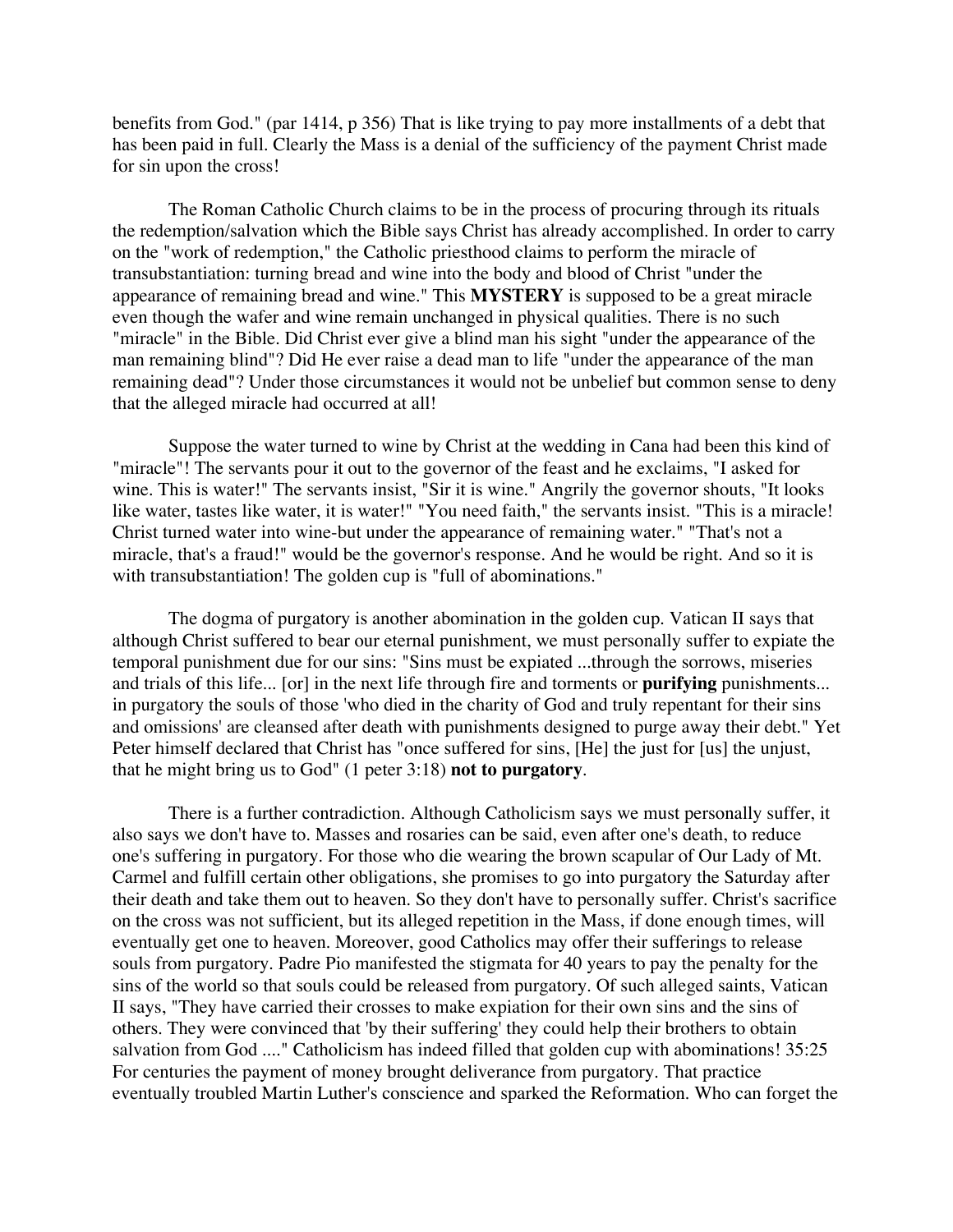infamous sales pitch of the Dominican Friar Tetzel, commissioned by Pope Leo X to reap a fortune for Rome: "As soon as the coin in the coffer rings, a soul from purgatory springs"!

This was nothing new. Rome had consistently sold salvation for centuries. Again we say, she has "made merchandise of...souls of men" (Rev 18:13). Popes published lists of every crime from incest to piracy to murder with a price for which the Church would give absolution for each. For example, a deacon guilty of murder could be absolved for 20 crowns. The "anointed malefactors" as they were called, once pardoned by the Church, could not be prosecuted by civil authorities because the Church reigned supreme. Here is a further abomination filling the Woman's cup: selling tickets to heaven which actually send people to hell!

Similar practices continue in Roman Catholicism to this day. One may obtain a Mass card from any mortuary. When the names of the deceased and the donor have been filled in and an offering given to the church, the priest will place the card on the altar during Mass, allegedly reducing the time of suffering for the deceased in purgatory. Of course, the Church makes no guarantee how much the suffering will be shortened nor how many more Masses must be said before the gates of heaven can be opened. Consequently, multiple Masses are purchased hoping that eventually enough will have been celebrated. A friend's father died recently and he told me that \$2,000 in Mass cards were purchased at the funeral.

Some Catholics claim they don't believe in indulgences; but Vatican II declares: "The Church... teaches and commands that the usage of indulgences-a usage most beneficial to Christians and approved by the authority of the Sacred Councils-should be kept in the Church; and it condemns with anathema those who say that indulgences are useless or that the Church does not have the power to grant them." There are 20 complex rules governing indulgences. Rule 17 explains that the use of a crucifix, rosary, scapular or medal "can gain a partial indulgence. But if this object of piety is blessed be the Pope or any bishop, the faithful who use it with devotion can also gain a plenary [full] indulgence o the feast of the Apostles Peter and Paul ...."

Here is another abomination filling that gold chalice. What kind of "God" grants favors depending upon whether a priest or a bishop has blessed some scapular or medal and whether it is used on a feast of Peter or Paul-and favors, remember, which the sufferings of Christ upon the cross could not procure!

**TWELFTH**, the Woman is called "the mother of harlots." As well as spiritual harlots, Roman Catholicism has created literal harlots by the millions. Throughout history, and today, priests, bishops, cardinals and popes without number who claimed to be celibates have had their lovers. There were popes who were the sons of supposedly celibate popes: Pope Sylverius was fathered by Pope Hormisda and John XI by Sergius El. The list of bastards who ruled the church includes Popes Boniface I, Gelasius, Agapitus, Theodore, Adrian IV and others. No wonder Pope Pius II, who himself fathered illegitimate children, said that Rome was "the only city run by bastards." For centuries it was a favorite joke that Rome had more prostitutes than any other city because she had the most celibates.

The sexual exploits of supposedly celibate priests and nuns, once hushed up, are increasingly coming out in the open. For example, the **National Catholic Reporter** recently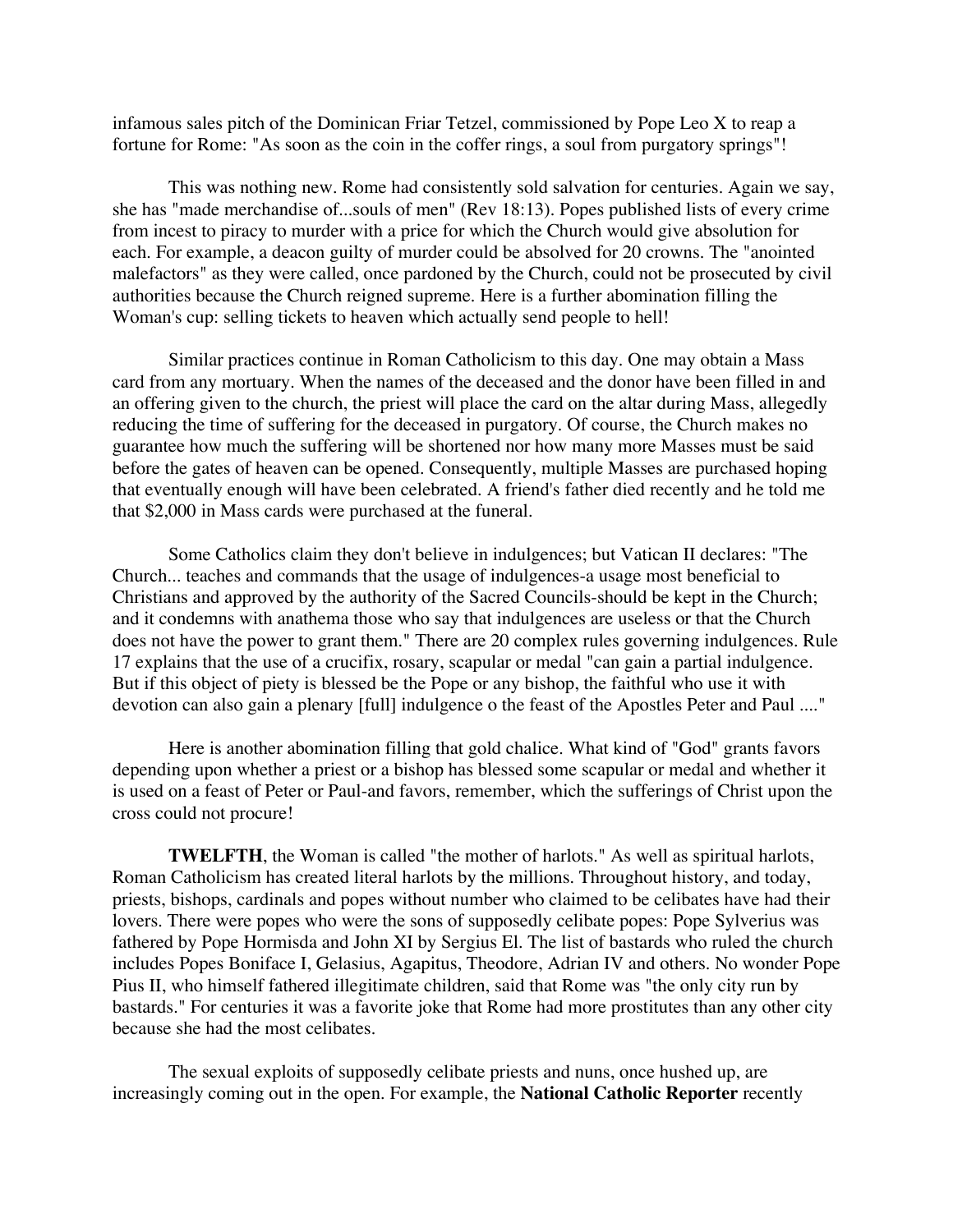stated: "Seven French women ... companions of priests who... are forced to 'live clandestinely, for a lifetime, the love they share with a priest' [and who] represent thousands of women in similar relationships... arrived at the Vatican Aug. 20. [They] asked the pope to... look into the reality faced by 'thousands of priest's companions who live in the shadows, often with the approval of church superiors, and by the children who... are raised by their mothers alone or are abandoned."

The Archbishop of Vienna recently stepped down after being charged with sexual abuse of minors. The Bishop of Basel, Switzerland, too, resigned after admitting to an affair with a woman whom he made pregnant. The resignation of Ireland's Prime Minister and collapse of its government was recently precipitated by exposure of 40 years of the Catholic Church and Catholic government officials covering up the continued sexual abuse of a pedophile priest. Homosexual priests are dying of aids worldwide, with estimates that as many as 70% of priests in some seminaries are practicing homosexuals. The Roman Catholic Church in America has paid out an estimated 1 billion dollars in the past few years in out-of-court settlements to cover up its clergy's sexual abuse. The Franciscan Seminary in Santa Barbara, California recently had to shut down because of the sexual involvement of its priests. The Milwaukee archdiocese is in serious financial trouble due to payments it has had to make for out-of-court settlements involving its priests' sexual affairs. The Archdiocese of Santa Fe, New Mexico is on the brink of bankruptcy because of the lawsuits against it for priestly sexual abuse. I have a file nearly two inches thick of news articles involving sexual immorality of Roman Catholic clergy just within the past two years. It is not that Catholic priests and nuns are any more lustful than the average person they may have started out with higher ideals-but they have had imposed upon them the unbiblical rule of celibacy which becomes a burden too great to bear. The woman is indeed and literally "the mother of harlots."

**THIRTEENTH**, the Woman is drunk "with the blood of the saints, and with the blood of the martyrs of Jesus" (v 6). For centuries, to disobey the popes was heresy punishable by death. J.H. Ignaz von Dollinger, a leading nineteenth century Catholic professor of Church History, confessed: [S]ince 1183, the view of the Church had been ...[that] every departure from the teaching of the Church ...**must be punished with death, and the most cruel of deaths, by fire**.

For 1,000 years before the Reformation there were Christians who refused to give allegiance to Rome and who were slaughtered by the millions. Everyone knows of the Crusades to retake the Holy Land, but few know that even larger and more numerous crusades were fought to exterminate Christians all over Europe who, out of conscience to God and obedience to the Bible, would not submit to the authority of the popes or embrace Rome's heresies.

The popes promised instant entrance to heaven for those who died in this slaughter of the "heretics." It took about a century to exterminate the Albigensian Christians who at one time were the majority of the population of southern France. Among the cities wiped out by Pope Innocent ifi was Beziers, France-60,000 massacred there, including women and children, in 1208 A.D., which the pope called "the crowning achievement" of his papacy. In the infamous St. Bartholemew's massacre in August 1572, 70,000 Huguenots were killed, another 200,000 slaughtered over a period of months, causing 500,000 to flee to Protestant countries for refuge. The Waldenses were all but exterminated as were the Hussites. Here is part of Pope Martin V's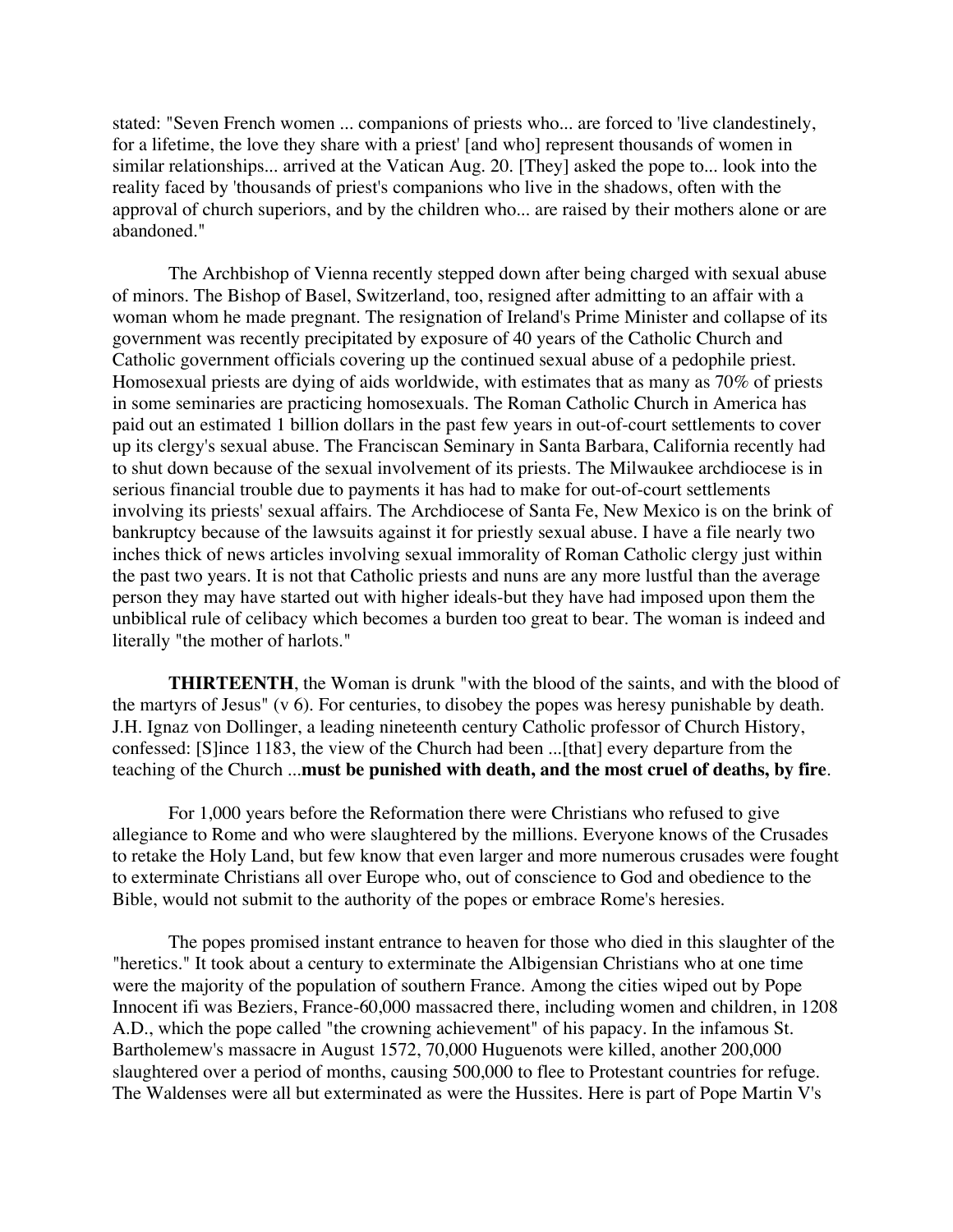letter commanding the King of Poland in 1429 (100 years before the Reformation) to exterminate the Hussites: Know that the interests of the Holy See, and those of your crown, make it a duty to exterminate the Hussites. Remember that these impious persons dare proclaim principles of equality... that all Christians are brethren... that Christ came on earth to abolish slavery; they call the people to liberty .... While there is still time, then, turn your forces against Bohemia; burn, massacre, make deserts every where for nothing could be more agreeable to God or more useful to the cause of kings, than the extermination of the Hus sites.

We haven't time to mention the horror of the tortures and murders of the Inquisitions which terrorized Europe for centuries. There is no city on earth which even comes close to having shed as much blood both of Christians and Jews as has Rome. Pagan Rome's killing of Christians during periodic persecutions in the first three centuries was nothing compared to the slaughter of both Christians and Jews by Catholic Rome. Historian Will Durant writes candidly: "Compared with the persecution of [alleged] heresy in Europe [by the Roman Catholic Church] ...the persecution of Christians in the first three centuries after Christ [by pagan Rome] was a mild and humane procedure." Yes, this Woman is indeed "drunk with the blood of the saints and the martyrs of Jesus" and no other city even comes close to Rome in this regard.

**FOURTEENTH**, the fact that it is a **WOMAN** who rides the Beast also points to Roman Catholicism. Its main figure is a woman, a false sinless, perpetually virgin and all-powerful "Mary" whom Rome has invented and worships. Catholics deny they worship Mary and insist that the devotion and honor they give her is of a lesser quality than that given to God and Christ. Perhaps in theory, but not in practice. There are thousands of large and ornate shrines to Mary around the world (nearly 1,000 in France alone) visited by hundreds of millions each year, but scarcely a handful of shrines to Christ in the entire world and generally very small with few visitors.

Pilgrims to Mary's shrines come to ask for her help and protection. Both the new universal Catechism of the Catholic Church and Vatican II declare: "From the most ancient times the Blessed Virgin has been honored with the title of 'Mother of God,' to whose protection the faithful fly in all their dangers and needs." (par 971, p 253) Why fly to Mary's protection when God's protection is available? And if this Catholic Mary can indeed protect all Catholics from all dangers and supply all their needs, then she must be at least as great as God. And apparently she is more sympathetic, because at least 1000 times as many prayers are offered to Mary as are offered to God and Christ combined.

Yes, prayers TO Mary, not just asking her to pray for us but asking her to DO what she would have to be God to do-even asking her to provide the salvation and forgiveness of sins that Christ has already provided and offers freely in grace. In his "Prayer for the Marian Year:' Pope John Paul II asks Mary to comfort, guide, strengthen and protect "the whole of humanity." To do so she would have to be all-powerful, all-knowing and everywhere at once. His prayer ends: "Sustain us, 0 Virgin Mary, on our journey of faith and obtain for us the grace of eternal salvation."

But Christ offers salvation freely to all who will believe in Him and cries out to mankind, "Come unto me!" The Catholic is taught, however, that the way to Christ is through His Mother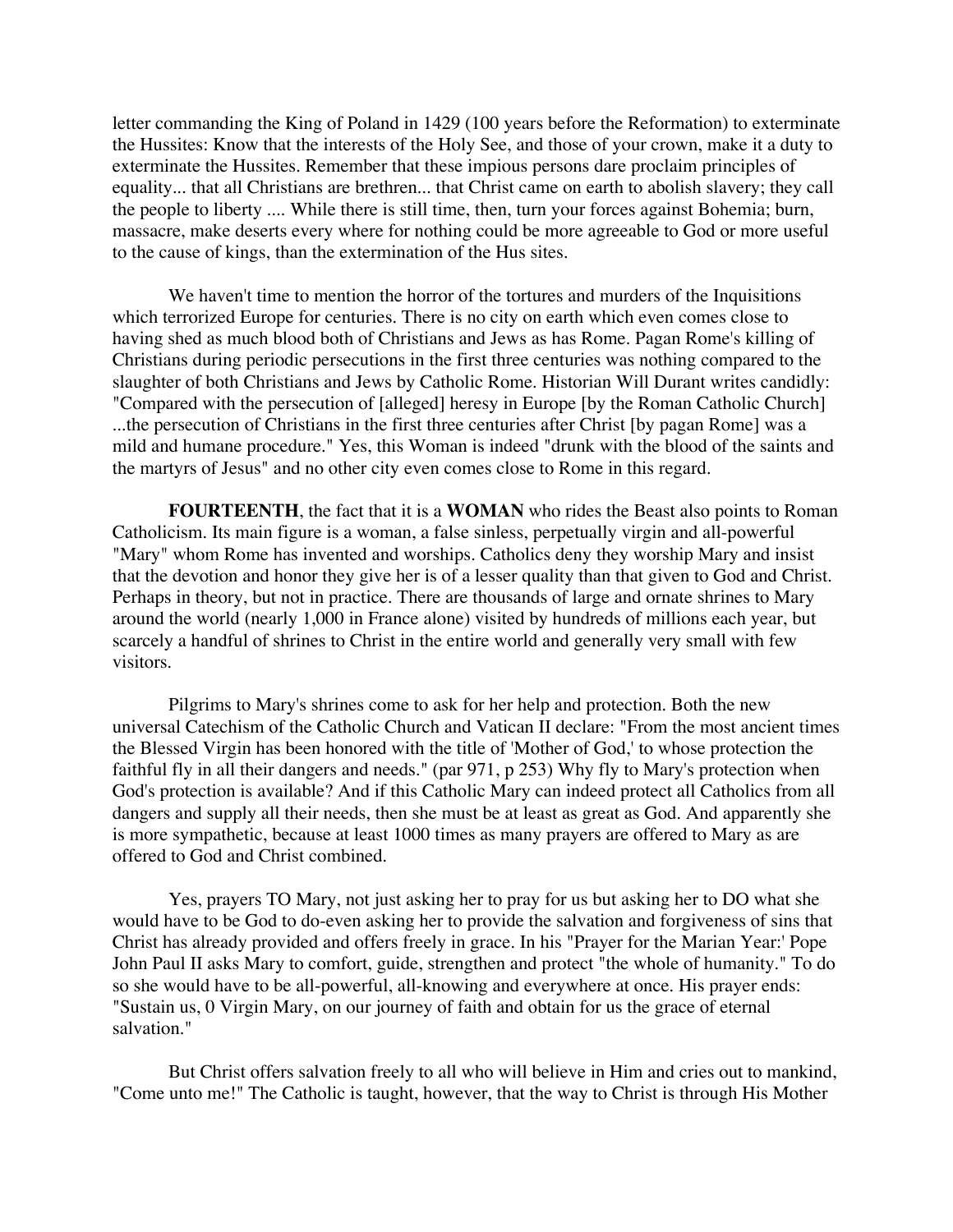whose pleas the Lord cannot resist. I would be insulted if friends whom I love, instead of coming directly to me, asked my mother to influence me on their behalf; but the idea that Christ's mother can prevail upon Him for favors is a major belief among Catholics.

The most recited Catholic prayer, the rosary, cries out for help to Mary, calling her "Mother of Mercy! our life, our sweetness, and our hope!" The Bible says Christ is our life and our hope, and surely God's mercy was extended to mankind before Mary was born so she could hardly be its Mother! Another popular Catholic prayer to Mary says, "In thy hands I place my eternal salvation, and to thee do I entrust my soul .... For, if thou protect me, dear Mother, I fear nothing; not from my sins, because thou wilt obtain for me the pardon of them; nor from the devils, because thou art more powerful than all hell together; nor even from Jesus, my Judge himself, because by one prayer from thee, he will be appeased. But one thing I fear; that in the hour of temptation I may neglect to call on thee, and thus perish miserably. Obtain for me, then, the pardon of my sins ...."

The Catholic Mary is not the Mary of the Bible, but the Woman who rides the Beast. She is appearing around the world in thousands of apparitions, offering her peace plan for the world and mil-lions are believing in her instead of in Christ.

Revelation 17 and 18 refer to the same city, which was and is both religious and commercial. By pointing out the similarities, Dyer established that last year. I consider these chapters to be among the most remarkable prophecies in the Bible, foretelling with absolute accuracy the rise of this city to world dominion and its religious abominations.

The woman riding the beast cannot be the literal city of Babylon being rebuilt in Iraq for many reasons. While Babylon could seem to meet some of the criteria in Rev 17, she falls far short of meeting them all. She has been in ruins for 2000 years meeting none of the fourteen criteria given to John, while the Vatican has been fulfilling them all. Even if, as Dyer argues, Babylon has never been completely without inhabitants, she has certainly not played any role in world affairs during that time.

Furthermore, that a rebuilt ancient city would somehow become such a great city as to rule the world (it's not the Beast that is said to rule the world at this point, but the woman riding it) in a brief time and make up for having been in ruins ever since John penned these lines is rather far-fetched. It also would seem to argue against imminency for the rapture, considering the great length of time it would take not only for ancient Babylon to be rebuilt but to be inhabited by hundreds of thousands of people and to become dominant in world affairs. That it would happen to a city in Iraq makes it even more unlikely.

What we have attempted to show from the Bible and history is not some new theory lately dreamed up but has been the conviction of untold numbers of evangelical Christians who down through the ages existed independently of Rome and would not give allegiance to her and were therefore slaughtered by the millions. Martin Luther referred to them when he said, "We are not the first to declare the papacy to be the kingdom of Antichrist, since for many years before us so many and such great men (whose number is large and whose memory is eternal) have undertaken to express the same thing so clearly and plainly."